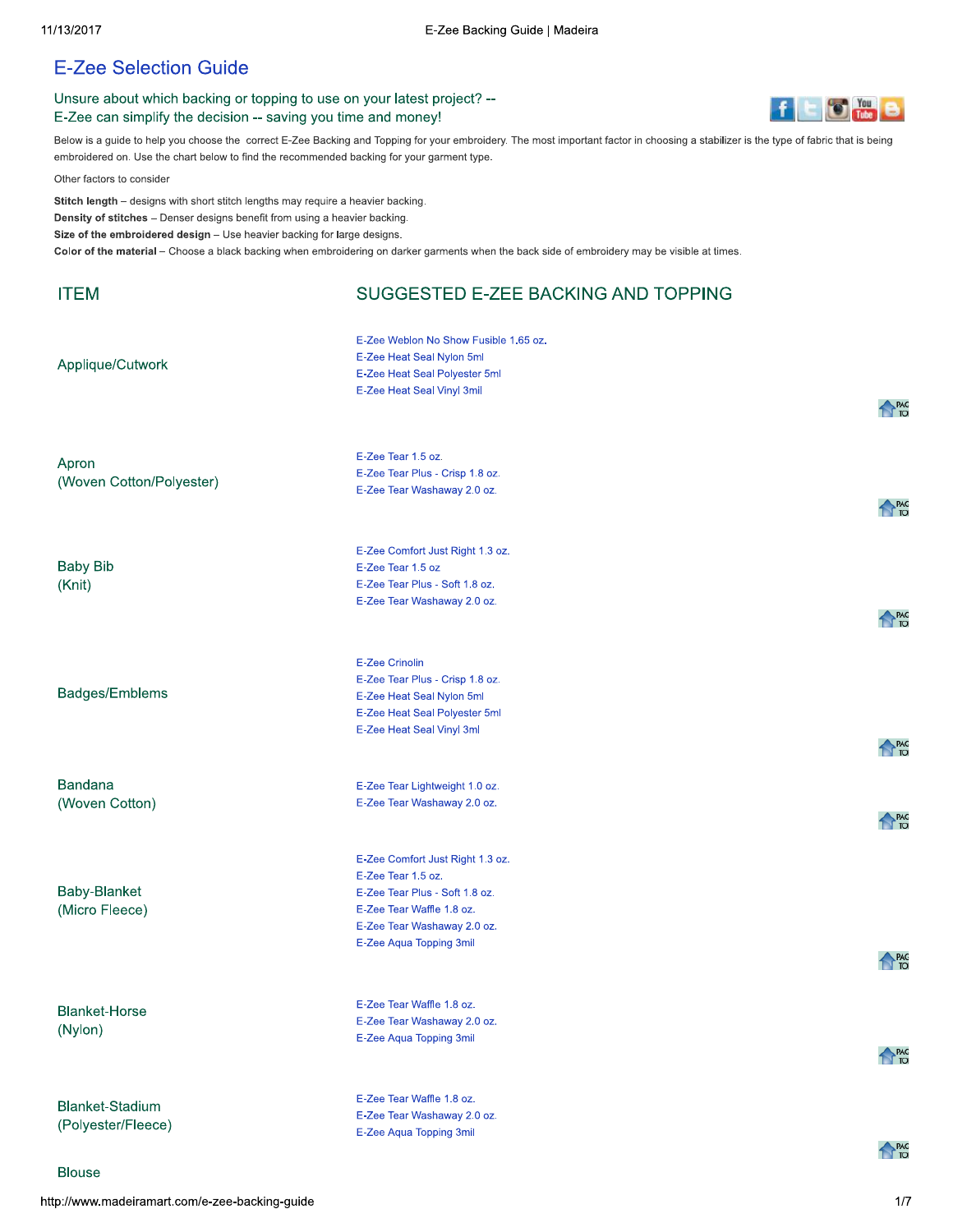| 11/13/2017                               | E-Zee Backing Guide   Madeira                                                    |                  |
|------------------------------------------|----------------------------------------------------------------------------------|------------------|
| (Silk/Polyester)                         | E-Zee No Show Weblon Black 1.0 oz.<br>E-Zee No Show Weblon White & Beige 1.5 oz. |                  |
|                                          |                                                                                  | PAG<br>TOI       |
| Cap                                      | E-Zee Cap Just Right 2.5 oz.                                                     |                  |
| (Baseball)                               | E-Zee Cap 3.0 oz.                                                                |                  |
|                                          | 3D Foam Sheets 3ml                                                               | <b>PAG</b><br>10 |
|                                          |                                                                                  |                  |
|                                          | E-Zee Cut 1.5 oz.                                                                |                  |
| Cap<br>(Knit)                            | E-Zee Cut Hefty 2.0 oz.<br>E-Zee Cut Just Right 2.5 oz.                          |                  |
|                                          | E-Zee Aqua Topping 3mil                                                          |                  |
|                                          |                                                                                  | PAG              |
|                                          | E-Zee Cut 1.5 oz.                                                                |                  |
|                                          | E-Zee Comfort Just Right 1.3 oz.                                                 |                  |
| Children's Sleepwear                     | E-Zee No Show Weblon Black 1.0 oz.                                               |                  |
|                                          | E-Zee No Show Weblon White & Beige 1.5 oz.                                       |                  |
|                                          | E-Zee Aqua Topping 3mil                                                          | PAG<br>TOI       |
|                                          |                                                                                  |                  |
|                                          | E-Zee Cut Hefty 2.0 oz.                                                          |                  |
|                                          | E-Zee Cut Just Right 2.5 oz.                                                     |                  |
|                                          | E-Zee Cut Super Hefty 3.0 oz.                                                    |                  |
| Coated/Waterproof Fabric                 | E-Zee Cut Super Hefty Just Right 3.0 oz.<br>E-Zee Cut Super Hefty Plus 3.1 oz.   |                  |
|                                          | E-Zee Heat Seal Vinyl 3mil                                                       |                  |
|                                          | E-Zee Weblon No Show Fusible 1.65 oz.                                            | PAG<br>TOI       |
|                                          |                                                                                  |                  |
|                                          | E-Zee Tear 1.5 oz.                                                               |                  |
|                                          | E-Zee Tear Plus - Crisp 1.8 oz.                                                  |                  |
| Coat - Lining                            | E-Zee Tear Plus - Soft 1.8 oz.                                                   |                  |
|                                          | E-Zee Tear Waffle 1.8 oz.                                                        | PAG              |
|                                          |                                                                                  |                  |
|                                          | E-Zee Tear 1.5 oz.                                                               |                  |
|                                          | E-Zee Tear Plus - Crisp 1.8 oz.                                                  |                  |
| Corduroy                                 | E-Zee Tear Plus - Soft 1.8 oz.<br>E-Zee Tear Waffle 1.8 oz.                      |                  |
|                                          | E-Zee Tear Washaway 2.0 oz.                                                      |                  |
|                                          | E-Zee Aqua Topping 3mil                                                          |                  |
|                                          |                                                                                  | <b>PAG</b>       |
| Denim - Brushed                          | E-Zee Stick-On 1.5 oz.                                                           |                  |
|                                          | E-Zee Weblon No Show Fusible 1.65 oz.                                            | PAG<br>TOI       |
|                                          |                                                                                  |                  |
|                                          | E-Zee Cap 3.0 oz.                                                                |                  |
| Design -                                 | E-Zee Cap Just Right 2.5 oz.<br>E-Zee Cut Extra Stable 2.5 oz.                   |                  |
| <b>High Stitch Designs</b>               | E-Zee Cut Super Hefty 3.0 oz.                                                    |                  |
|                                          | E-Zee Cut Super Hefty Just Right 3.0 oz.                                         |                  |
|                                          | E-Zee Cut Super Hefty Plus 3.1 oz.                                               | PAG<br>TOI       |
|                                          |                                                                                  |                  |
| Design - With Points<br>(Example: Stars) | E-Zee Poly Mesh 1.5 oz.                                                          |                  |
|                                          |                                                                                  | PAG<br>TOI       |
| Dog Collars                              |                                                                                  |                  |
|                                          | E-Zee Stick-On 1.5 oz.                                                           |                  |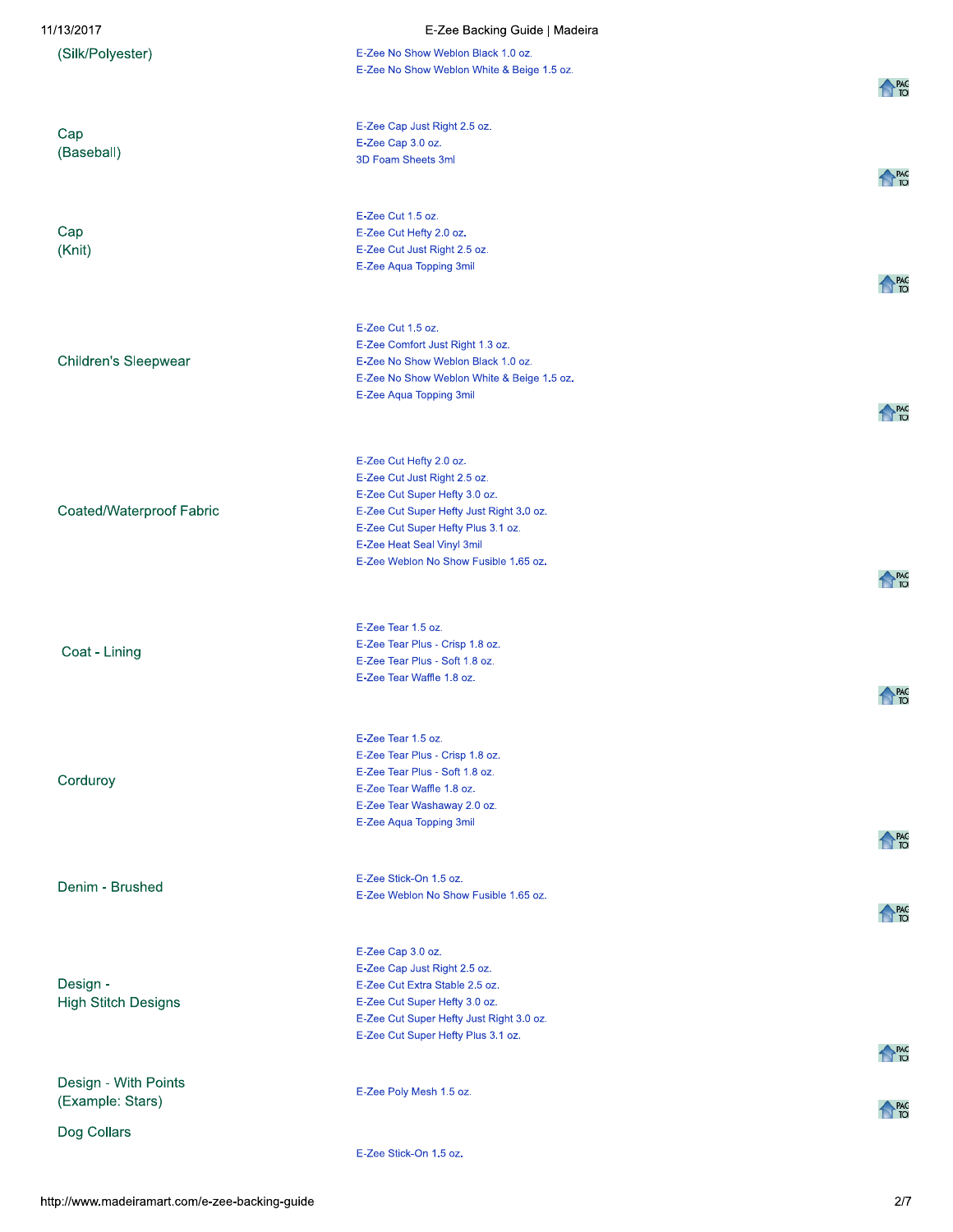| 11/13/2017                             | E-Zee Backing Guide   Madeira                                     |              |
|----------------------------------------|-------------------------------------------------------------------|--------------|
|                                        | E-Zee Aqua Topping 3mil                                           |              |
|                                        |                                                                   | <b>A</b> PAG |
|                                        | E-Zee Cut Hefty 2.0 oz.                                           |              |
|                                        | E-Zee Cut Just Right 2.5 oz.                                      |              |
| Double Knit                            | E-Zee Cut Extra Stable 2.5 oz.<br>E-Zee Cut Super Hefty 3.0 oz.   |              |
|                                        | E-Zee Cut Super Hefty Just Right 3.0 oz.                          |              |
|                                        | E-Zee Cut Super Hefty Plus 3.1 oz.                                |              |
|                                        |                                                                   | <b>A</b> PAG |
|                                        |                                                                   |              |
| <b>Dress</b>                           | E-Zee Tear Washaway 2.0 oz.<br>E-Zee No Show Weblon Black 1.0 oz. |              |
| (Cotton)                               | E-Zee No Show Weblon White & Beige 1.5 oz.                        |              |
|                                        |                                                                   | <b>A</b> PAG |
|                                        |                                                                   |              |
|                                        | E-Zee Tear 1.5 oz.                                                |              |
| Duffle Bag                             | E-Zee Tear Plus - Crisp 1.8 oz.<br>E-Zee Tear Plus - Soft 1.8 oz. |              |
| (Cotton/Nylon)                         | E-Zee Tear Waffle 1.8 oz.                                         |              |
|                                        | E-Zee Tear Washaway 2.0 oz.                                       |              |
|                                        |                                                                   | PAG<br>TOI   |
|                                        | E-Zee Tear 1.5 oz.                                                |              |
| Felt                                   | E-Zee Tear Waffle 1.8 oz.                                         |              |
|                                        |                                                                   | PAG<br>TOI   |
|                                        |                                                                   |              |
| Fire Fighter/Racewear-Safety           | E-Zee Fire Retardant Weblon Mesh 1.6 oz.                          |              |
|                                        | Proban Fire Resistant 8.5 oz.                                     | <b>PAG</b>   |
|                                        |                                                                   |              |
|                                        | E-Zee Cut 1.5 oz.                                                 |              |
|                                        | E-Zee Cut Hefty 2.0 oz.                                           |              |
| Fleecewear - Light (7 oz.)             | E-Zee Cut Just Right 2.5 oz.<br>E-Zee Tear Washaway 2.0 oz.       |              |
|                                        | E-Zee Aqua Topping 3mil                                           |              |
|                                        |                                                                   | PAG<br>TOI   |
|                                        | E-Zee Cut Hefty 2.0 oz.                                           |              |
|                                        | E-Zee Cut Just Right 2.5 oz.                                      |              |
| Fleecewear/Sweatshirt - Medium (9 oz.) | E-Zee Cut Extra Stable 2.5 oz.                                    |              |
|                                        | E-Zee Tear Washaway 2.0 oz.<br>E-Zee Aqua Topping 3mil            |              |
|                                        |                                                                   | PAG<br>TOI   |
|                                        |                                                                   |              |
|                                        | E-Zee Cut Hefty 2.0 oz.                                           |              |
|                                        | E-Zee Cut Extra Stable 2.5 oz.                                    |              |
| Fleecewear/Sweatshirt - Heavy (12 oz.) | E-Zee Cut Just Right 2.5 oz.                                      |              |
|                                        | E-Zee Tear Washaway 2.0 oz.                                       |              |
|                                        | E-Zee Aqua Topping 3mil                                           | PAG          |
|                                        |                                                                   |              |
|                                        | E-Zee Comfort Just Right 1.3 oz.                                  |              |
|                                        | E-Zee Cut Hefty 2.0 oz.                                           |              |
|                                        | E-Zee Cut Just Right 2.5 oz.                                      |              |
| Golf Shirt - Knit                      | E-Zee Tear Waffle 1.8 oz.<br>E-Zee Tear Washaway 2.0 oz.          |              |
|                                        | E-Zee No Show Weblon Black 1.0 oz.                                |              |
|                                        | E-Zee No Show Weblon White & Beige 1.5 oz.                        |              |
|                                        |                                                                   | PAG<br>TOI   |
| Golf Shirt - Pique                     |                                                                   |              |
|                                        | E-Zee Comfort Just Right 1.3 oz.<br>E-Zee Cut Hefty 2.0 oz.       |              |
|                                        | E-Zee Cut Just Right 2.5 oz.                                      |              |
|                                        | E-Zee Tear Plus - Crisp 1.8 oz.                                   |              |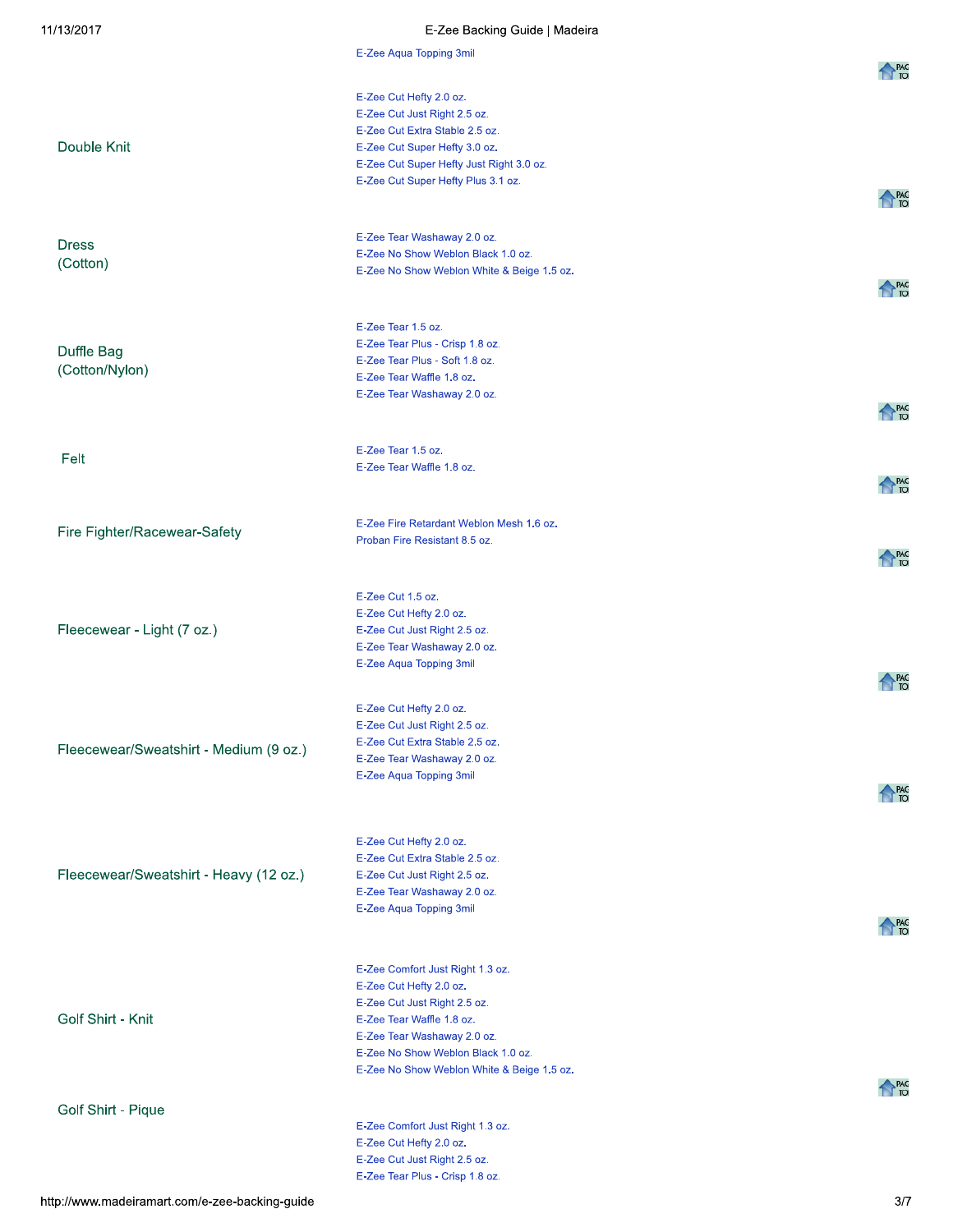| 11/13/2017                  | E-Zee Backing Guide   Madeira                                  |                   |
|-----------------------------|----------------------------------------------------------------|-------------------|
|                             | E-Zee Tear Plus - Soft 1.8 oz.                                 |                   |
|                             | E-Zee Tear Waffle 1.8 oz.                                      |                   |
|                             | E-Zee Tear Washaway 2.0 oz.                                    |                   |
|                             | E-Zee No Show Weblon Black 1.0 oz.                             |                   |
|                             | E-Zee No Show Weblon White 1.5 oz.                             |                   |
|                             | E-Zee No Show Weblon Beige 1.5 oz.                             |                   |
|                             | E-Zee Aqua Topping 3mil                                        |                   |
|                             |                                                                | <b>PAG</b><br>TOI |
|                             |                                                                |                   |
|                             | E-Zee Tear 1.5 oz.                                             |                   |
| Jacket - Denim              | E-Zee Tear Plus - Crisp 1.8 oz.                                |                   |
|                             | E-Zee Tear Washaway 2.0 oz.                                    |                   |
|                             |                                                                | <b>PAG</b><br>TOI |
|                             |                                                                |                   |
|                             | E-Zee Cut Hefty 2.0 oz. (Black)                                |                   |
| Jacket - Leather (Dark)     | E-Zee Cut Just Right 2.5 oz. (Black)                           |                   |
|                             | E-Zee Cut Super Hefty 3.0 oz. (Black)                          | <b>PAG</b><br>TOI |
|                             |                                                                |                   |
|                             |                                                                |                   |
|                             | E-Zee Cut 1.5 oz.                                              |                   |
| Jacket - Leather (Soft)     | E-Zee Cut Hefty 2.0 oz.<br>E-Zee Cut Just Right 2.5 oz.        |                   |
|                             |                                                                |                   |
|                             |                                                                | <b>PAG</b><br>TOI |
|                             |                                                                |                   |
| Jacket - Varsity            | E-Zee Cut Hefty 2.0 oz.                                        |                   |
| (Wool)                      | E-Zee Cut Just Right 2.5 oz.<br>E-Zee Cut Extra Stable 2.5 oz. |                   |
|                             |                                                                | <b>PAG</b><br>TOI |
|                             |                                                                |                   |
|                             |                                                                |                   |
|                             | E-Zee Cut Hefty 2.0 oz.                                        |                   |
|                             | E-Zee Cut Just Right 2.5 oz.<br>E-Zee Cut Extra Stable 2.5 oz. |                   |
| Jacket - Windbreaker        | E-Zee Tear 1.5 oz.                                             |                   |
|                             | E-Zee Tear Plus - Crisp 1.8 oz.                                |                   |
|                             | E-Zee Tear Plus - Soft 1.8 oz                                  |                   |
|                             | E-Zee Tear Washaway 2.0 oz.                                    |                   |
|                             |                                                                | <b>PAG</b>        |
|                             |                                                                |                   |
|                             |                                                                |                   |
|                             | E-Zee Cut Hefty 2.0 oz.                                        |                   |
|                             | E-Zee Cut Just Right 2.5 oz.<br>E-Zee Cut Extra Stable 2.5 oz. |                   |
| Jacket - Satin              | E-Zee Tear Plus - Soft 1.8 oz.                                 |                   |
|                             | E-Zee No Show Weblon Black 1.0 oz.                             |                   |
|                             | E-Zee No Show Weblon White & Beige 1.5 oz.                     |                   |
|                             |                                                                | <b>A</b> PAG      |
|                             |                                                                |                   |
|                             | E-Zee Tear 1.5 oz.                                             |                   |
|                             | E-Zee Tear Plus - Crisp 1.8 oz.                                |                   |
| Jeans-Denim                 | E-Zee Tear Plus - Soft 1.8 oz.                                 |                   |
|                             | E-Zee Tear Washaway 2.0 oz.                                    |                   |
|                             |                                                                | <b>PAG</b><br>TOI |
|                             |                                                                |                   |
|                             | E-Zee Tear Washaway 2.0 oz.                                    |                   |
| <b>Karate Belt</b>          | E-Zee Stick-On 1.5 oz.                                         |                   |
|                             |                                                                | <b>A</b> PAG      |
|                             |                                                                |                   |
|                             |                                                                |                   |
| Lace                        | E-Zee Poly Mesh 1.5 oz.                                        |                   |
|                             | E-Zee Aqua Topping 3mil                                        |                   |
|                             |                                                                | PAG<br>TOI        |
| Leather/Suede/Vinyl (Stiff) |                                                                |                   |
|                             | E-Zee Tear 1.5 oz.                                             |                   |
|                             | E-Zee Tear Plus - Crisp 1.8 oz.                                |                   |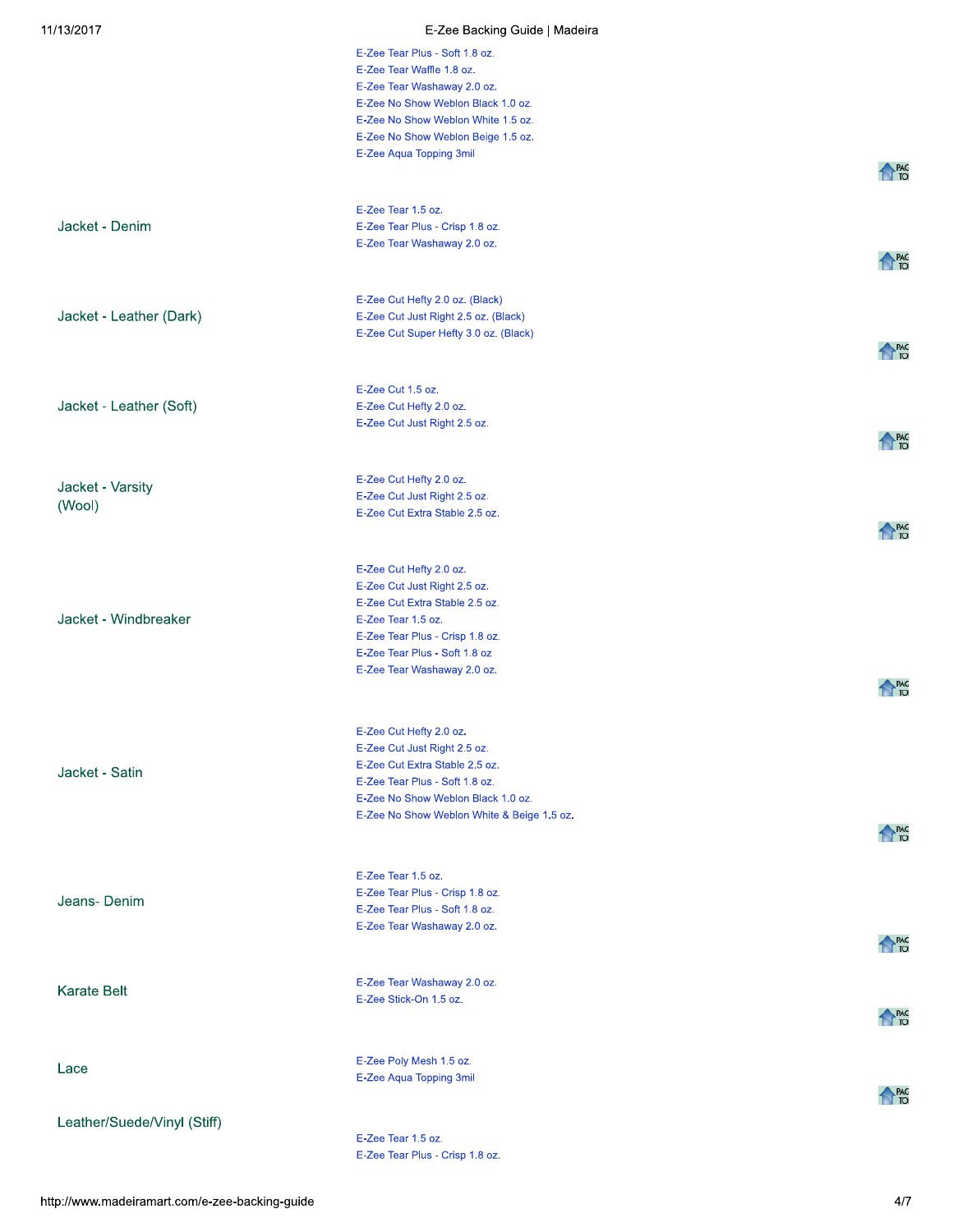| /13/2017                      | E-Zee Backing Guide   Madeira                                            |              |
|-------------------------------|--------------------------------------------------------------------------|--------------|
|                               | E-Zee Tear Plus - Soft 1.8 oz.                                           |              |
|                               |                                                                          | <b>N</b> PAG |
|                               |                                                                          |              |
|                               | E-Zee Tear Lightweight 1.0 oz.                                           |              |
| Lingerie or Silk              | E-Zee No Show Weblon Black 1.0 oz.<br>E-Zee No Show Weblon White 1.5 oz. |              |
|                               | E-Zee No Show Weblon Beige 1.5 oz.                                       |              |
|                               |                                                                          | <b>N</b> PAG |
|                               |                                                                          |              |
|                               | E-Zee Tear 1.5 oz.                                                       |              |
|                               | E-Zee Tear Plus - Soft 1.8 oz.                                           |              |
| Scarf                         | E-Zee Tear Waffle 1.8 oz.                                                |              |
|                               | E-Zee Tear Washaway 2.0 oz.                                              |              |
|                               | E-Zee No Show Weblon Black 1.0 oz.                                       |              |
|                               | E-Zee No Show Weblon White & Beige 1.5 oz.                               |              |
|                               |                                                                          | <b>A</b> PAG |
|                               |                                                                          |              |
| <b>Sheets/Pillow Cases</b>    | E-Zee Tear Waffle 1.8 oz.<br>E-Zee Tear Washaway 2.0 oz.                 |              |
|                               |                                                                          | <b>A</b> PAG |
|                               |                                                                          |              |
| Shirt - Collar/Cuff           | E-Zee Stick-On 1.5 oz.                                                   |              |
|                               |                                                                          | <b>A</b> PAG |
|                               |                                                                          |              |
|                               | E-Zee Cut Hefty 2.0 oz.                                                  |              |
|                               | E-Zee Tear 1.5 oz.                                                       |              |
| Shirt - Denim/Twill           | E-Zee Tear Plus - Crisp 1.8 oz.                                          |              |
|                               | E-Zee Tear Plus - Soft 1.8 oz.<br>E-Zee Tear Waffle 1.8 oz.              |              |
|                               | E-Zee Tear Washaway 2.0 oz.                                              |              |
|                               |                                                                          | <b>A</b> PAG |
|                               |                                                                          |              |
|                               | E-Zee Tear 1.5 oz.                                                       |              |
|                               | E-Zee Tear Plus - Crisp 1.8 oz.                                          |              |
|                               | E-Zee Tear Plus - Soft 1.8 oz.                                           |              |
| Shirt - Dress (Cotton/Blends) | E-Zee Tear Waffle 1.8 oz.                                                |              |
|                               | E-Zee Tear Washaway 2.0 oz.<br>E-Zee No Show Weblon Black 1.0 oz.        |              |
|                               | E-Zee No Show Weblon White & Beige 1.5 oz.                               |              |
|                               |                                                                          | <b>N</b> PAG |
|                               |                                                                          |              |
|                               | E-Zee Cut Hefty 2.0 oz.                                                  |              |
|                               | E-Zee Cut Just Right 2.5 oz.                                             |              |
| Shorts - Cotton/Nylon         | E-Zee Cut Extra Stable 2.5 oz.                                           |              |
|                               | E-Zee Tear 1.5 oz.                                                       |              |
|                               | E-Zee Tear Washaway 2.0 oz.                                              | <b>N</b> PAG |
|                               |                                                                          |              |
|                               | E-Zee No Show Weblon Black 1.0 oz.                                       |              |
| Shorts - Sports               | E-Zee No Show Weblon White & Beige 1.5 oz.                               |              |
|                               | E-Zee Stick-On 1.5 oz.                                                   |              |
|                               |                                                                          | <b>N</b> PAG |
|                               |                                                                          |              |
|                               | E-Zee Tear 1.5 oz.                                                       |              |
| <b>Socks</b>                  | E-Zee Stick-On 1.5 oz.                                                   |              |
|                               | E-Zee Aqua Topping 3mil                                                  | <b>N</b> PAG |
|                               |                                                                          |              |
|                               | E-Zee Cut Hefty 2.0 oz.                                                  |              |
| Sweater - Fine Knit           | E-Zee Cut Just Right 2.5 oz.                                             |              |
|                               | E-Zee Aqua Topping 3mil                                                  |              |
|                               |                                                                          | <b>A</b> PAG |
| Sweater - Loose Knit          |                                                                          |              |

http://www.madeiramart.com/e-zee-backing-guide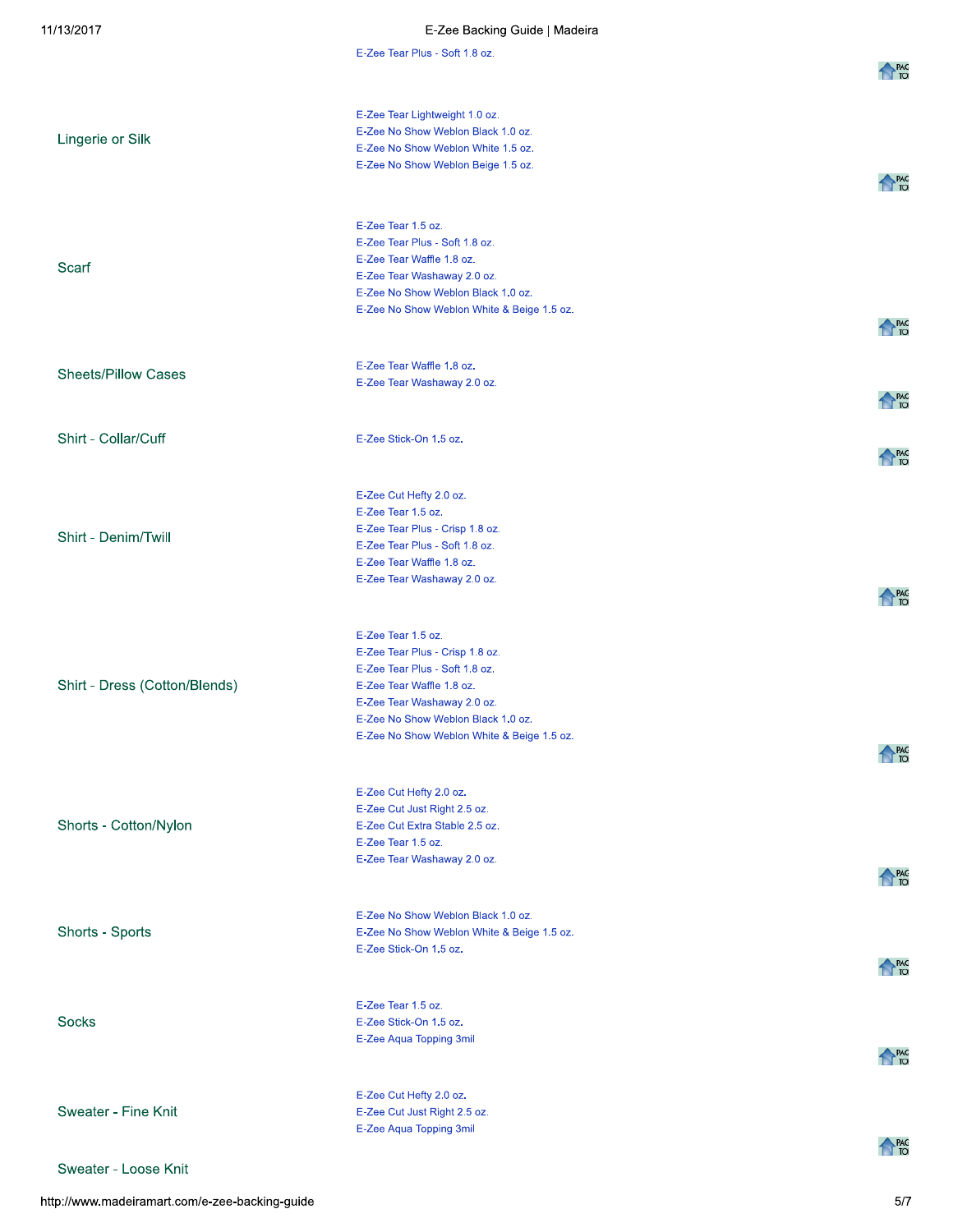| 11/13/2017                  | E-Zee Backing Guide   Madeira                                                   |                   |
|-----------------------------|---------------------------------------------------------------------------------|-------------------|
|                             | E-Zee Cut Hefty 2.0 oz.                                                         |                   |
|                             | E-Zee Cut Just Right 2.5 oz.                                                    |                   |
|                             | E-Zee Cut Extra Stable 2.5 oz.                                                  |                   |
|                             | E-Zee Cut Super Hefty 3.0 oz.<br>E-Zee Cut Super Hefty Just Right 3.0 oz.       |                   |
|                             | E-Zee Cut Super Hefty Plus 3.1 oz.                                              |                   |
|                             | E-Zee Aqua Topping 3mil                                                         |                   |
|                             |                                                                                 | <b>A</b> PAG      |
|                             |                                                                                 |                   |
| Swim Suit                   | E-Zee No Show Weblon Black 1.0 oz.                                              |                   |
| (Lycra/Spandex)             | E-Zee No Show Weblon White & Beige 1.5 oz.                                      |                   |
|                             | E-Zee Stick-On 1.5 oz.                                                          |                   |
|                             |                                                                                 | <b>A</b> PAG      |
|                             |                                                                                 |                   |
|                             | E-Zee Tear 1.5 oz.                                                              |                   |
|                             | E-Zee Tear Plus - Crisp 1.8 oz.                                                 |                   |
| <b>Table/Kitchen Linens</b> | E-Zee Tear Plus - Soft 1.8 oz.<br>E-Zee Tear Waffle 1.8 oz.                     |                   |
|                             | E-Zee Tear Washaway 2.0 oz.                                                     |                   |
|                             |                                                                                 | <b>A</b> PAG      |
|                             |                                                                                 |                   |
|                             | E-Zee Cut Hefty 2.0 oz.                                                         |                   |
|                             | E-Zee Cut Just Right 2.5 oz.                                                    |                   |
| Tie - Knit                  | E-Zee Tear 1.5 oz.                                                              |                   |
|                             | E-Zee No Show Weblon Black 1.0 oz.<br>E-Zee No Show Weblon White& Beige 1.5 oz. |                   |
|                             | E-Zee Stick-On 1.5 oz.                                                          |                   |
|                             |                                                                                 | <b>PAG</b><br>TOI |
|                             |                                                                                 |                   |
|                             | E-Zee Tear 1.5 oz.                                                              |                   |
| Tie - Silk                  | E-Zee No Show Weblon Black 1.0 oz.                                              |                   |
|                             | E-Zee No Show Weblon White & Beige 1.5 oz.<br>E-Zee Poly Mesh 1.5 oz.           |                   |
|                             |                                                                                 | <b>A</b> PAG      |
|                             |                                                                                 |                   |
|                             | E-Zee Tear 1.5 oz.                                                              |                   |
|                             | E-Zee Tear Plus - Crisp 1.8 oz.                                                 |                   |
| Tote Bag - Canvas           | E-Zee Tear Plus - Soft 1.8 oz.                                                  |                   |
|                             | E-Zee Tear Waffle 1.8 oz.                                                       |                   |
|                             | E-Zee Tear Washaway 2.0 oz.                                                     | <b>A</b> PAG      |
|                             |                                                                                 |                   |
|                             | E-Zee Tear Washaway 2.0 oz.                                                     |                   |
| Towel - Terry               | E-Zee Aqua Topping 3mil                                                         |                   |
|                             |                                                                                 | <b>A</b> PAG      |
|                             |                                                                                 |                   |
|                             | E-Zee Cut 1.5 oz.                                                               |                   |
| T-Shirt - Medium (4.0 oz.)  | E-Zee Cut Hefty 2.0 oz.                                                         |                   |
|                             | E-Zee No Show Weblon Black 1.0 oz.                                              |                   |
|                             | E-Zee No Show Weblon White & Beige 1.5 oz.                                      | <b>A</b> PAG      |
|                             |                                                                                 |                   |
|                             | E-Zee Cut 1.5 oz.                                                               |                   |
| T-Shirt - Heavy (6 oz.)     | E-Zee Cuty Hefty 2.0 oz.                                                        |                   |
|                             | E-Zee Cut Just Right 2.5 oz. (high stitch count)                                |                   |
|                             |                                                                                 | <b>A</b> PAG      |
| Turtleneck - Knit           |                                                                                 |                   |
|                             | E-Zee Cut Hefty 2.0 oz.                                                         |                   |
|                             | E-Zee Cut Just Right 2.5 oz.<br>E-Zee Tear Waffle 1.8 oz.                       |                   |
|                             | E-Zee Tear Washaway 2.0 oz.                                                     |                   |
|                             | E-Zee No Show Weblon Black 1.0 oz.                                              |                   |